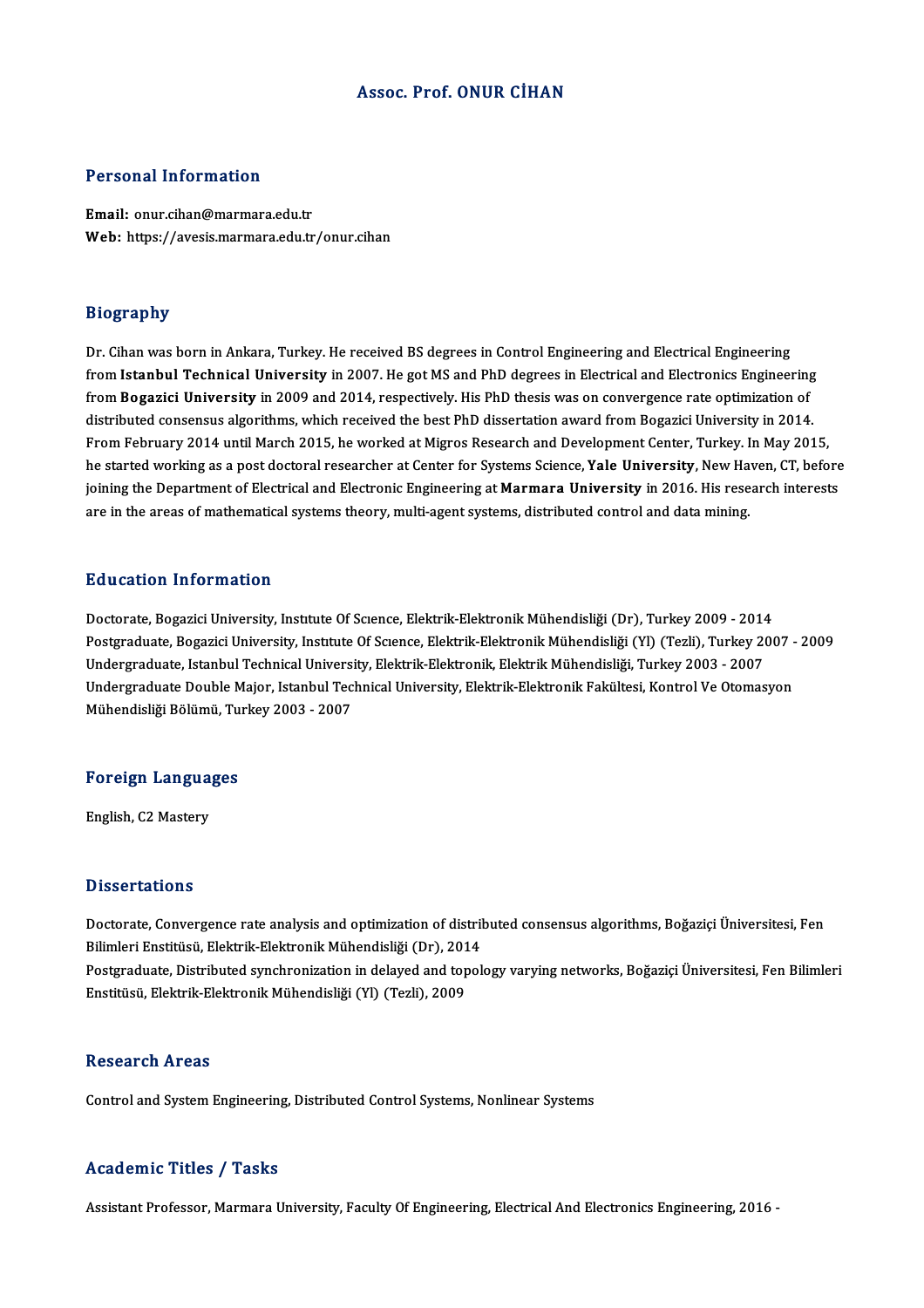Continues

### Academic and Administrative Experience

Academic and Administrative Experience<br>Deputy Head of Department, Marmara University, Faculty of Engineering, Elektrik-Elektronik Mühendisliği Bölümü, 2017<br>- Continues -Continues<br>- Continues<br>- Continues - Continues<br>Courses

ElektrikMühendisliğineGiriş,Undergraduate,2016 -2017,2017 -2018,2018 -2019,2019 -2020,2020 -2021 SS&1988<br>Elektrik Mühendisliğine Giriş, Undergraduate, 2016 - 2017, 2017 - 2018, 2018 - 2019, 2019 - 2020, 2020<br>Mühendislik Projesi II, Undergraduate, 2016 - 2017, 2017 - 2018, 2018 - 2019, 2019 - 2020, 2020 - 2021<br>Kontrol Kontrol Kuramında Seçilmiş Konular, Postgraduate, 2017 - 2018, 2019 - 2020 Mühendislik Projesi II, Undergraduate, 2016 - 2017, 2017 - 2018, 2018 - 2019, 2019 - 2020, 2020 - 2021<br>Kontrol Kuramında Seçilmiş Konular, Postgraduate, 2017 - 2018, 2019 - 2020<br>Mühendislik Projesi I, Undergraduate, 2016 -Mühendislik Projesi I, Undergraduate, 2016 - 2017, 2017 - 2018, 2018 - 2019, 2019 - 2020, 2020 - 2021 Mühendislik Projesi I, Undergraduate, 2016 - 2017, 2017 - 2018, 2018 - 2019, 2019 - 2020, 2020 - 2021<br>Doğrusal Olmayan Sistemler, Doctorate, 2017 - 2018, 2018 - 2019, 2019 - 2020, 2020 - 2021<br>Computer Tools for Electrical Doğrusal Olmayan Sistemler, Doctorate, 2017 - 2018, 2018 - 2019, 2019 - 2020, 2020 - 2021<br>Computer Tools for Electrical Engineering, Undergraduate, 2016 - 2017, 2017 - 2018, 2018 -<br>2021 Computer Tools for Electrical Engineering, Undergraduate, 2016 - 2<br>2021<br>Doğrusal Olmayan Kontrol Sistemleri, Undergraduate, 2017 - 2018<br>Ceribeslameli Kontrol Sistemleri, Postaraduate, 2016 - 2017 Doğrusal Olmayan Kontrol Sistemleri, Undergraduate, 2017 - 2018<br>Geribeslemeli Kontrol Sistemleri, Postgraduate, 2016 - 2017 Mühendisler içinAkademikSunumBecerileri,Undergraduate,2016 -2017,2017 -2018 Doğrusal Sistem Kuramı, Postgraduate, 2016 - 2017

### Advising Theses

Advising Theses<br>Cihan O., Satellite Attitude control with Thrusters and Reaction Wheels in Station Keeping Maneuver, Postgraduate,<br>K.Üsünsü (Student), 2021 raavising 1 neses<br>Cihan O., Satellite Attitude<br>K.Üçüncü(Student), 2021<br>Cihan O. ANAI YSIS OE A I Cihan O., Satellite Attitude control with Thrusters and Reaction Wheels in Station Keeping Maneuver, Po<br>K.Üçüncü(Student), 2021<br>Cihan O., ANALYSIS OF A DISTRIBUTED ALGORITHM FOR SOLVING LINEAR EQUATIONS, Postgraduate,<br>O.ME K.Üçüncü(Student), 2021<br>Cihan O., ANALYSIS OF A DISTRIBUTED ALGORITHM FOR SOLVING LINEAR EQUATIONS, Postgraduate,<br>O.MECNUN(Student), 2019

### **Jury Memberships**

**Jury Memberships<br>Doctoral Examination, Doctoral Examination, Marmara Üniversitesi, November, 2020<br>Doctoral Examination, Doctoral Examination, Marmara Üniversitesi, November, 2020** Jury Tromporompo<br>Doctoral Examination, Doctoral Examination, Marmara Üniversitesi, November, 2020<br>Doctoral Examination, Doctoral Examination, Marmara Üniversitesi, November, 2020<br>Doctoral Examination, Doctoral Examination, Doctoral Examination, Doctoral Examination, Marmara Üniversitesi, November, 20<br>Doctoral Examination, Doctoral Examination, Marmara Üniversitesi, November, 20<br>Doctoral Examination, Doctoral Examination, Marmara Üniversitesi Doctoral Examination, Doctoral Examination, Marmara Ünivers<br>Doctoral Examination, Doctoral Examination, Marmara Ünivers<br>Post Graduate, Post Graduate, Boğaziçi Üniversitesi, May, 2019<br>Post Craduate, Post Craduate, Boğaziçi Doctoral Examination, Doctoral Examination, Marmara Ünivers<br>Post Graduate, Post Graduate, Boğaziçi Üniversitesi, May, 2019<br>Post Graduate, Post Graduate, Boğaziçi Üniversitesi, July, 2018

## Post Graduate, Post Graduate, Boğaziçi Üniversitesi, July, 2018<br>Articles Published in Journals That Entered SCI, SSCI and AHCI Indexes

- rticles Published in Journals That Entered SCI, SSCI and AHCI Indexes<br>I. Stability analysis and controller design for consensus in discrete-time networks with heterogeneous<br>2001 dynamics stes a densited<br>Stability analysi<br>agent dynamics<br>CiuAN O Stability<br>agent dy<br>CİHAN O. agent dynamics<br>CİHAN O.<br>ASIAN JOURNAL OF CONTROL, 2022 (Journal Indexed in SCI) CİHAN 0.<br>ASIAN JOURNAL OF CONTROL, 2022 (Journal Indexed in SCI)<br>II. Multi-consensus of second-order agents in discrete-time directed networks<br>Ciban O. Akar M
- ASIAN JOURNAL<br><mark>Multi-consensu</mark><br>Cihan O., Akar M.<br>INTERNATIONAL Multi-consensus of second-order agents in discrete-time directed networks<br>Cihan O., Akar M.<br>INTERNATIONAL JOURNAL OF SYSTEMS SCIENCE, vol.51, no.10, pp.1847-1861, 2020 (Journal Indexed in SCI)<br>Negessary and Sufficient Cond
- Cihan O., Akar M.<br>INTERNATIONAL JOURNAL OF SYSTEMS SCIENCE, vol.51, no.10, pp.1847-1861, 2020 (Journal Indexed in SCI)<br>III. Necessary and Sufficient Conditions for Group Consensus of Agents With Third-Order Dynamics in INTERNATIONAL JOU<br>Necessary and Suf<br>Directed Networks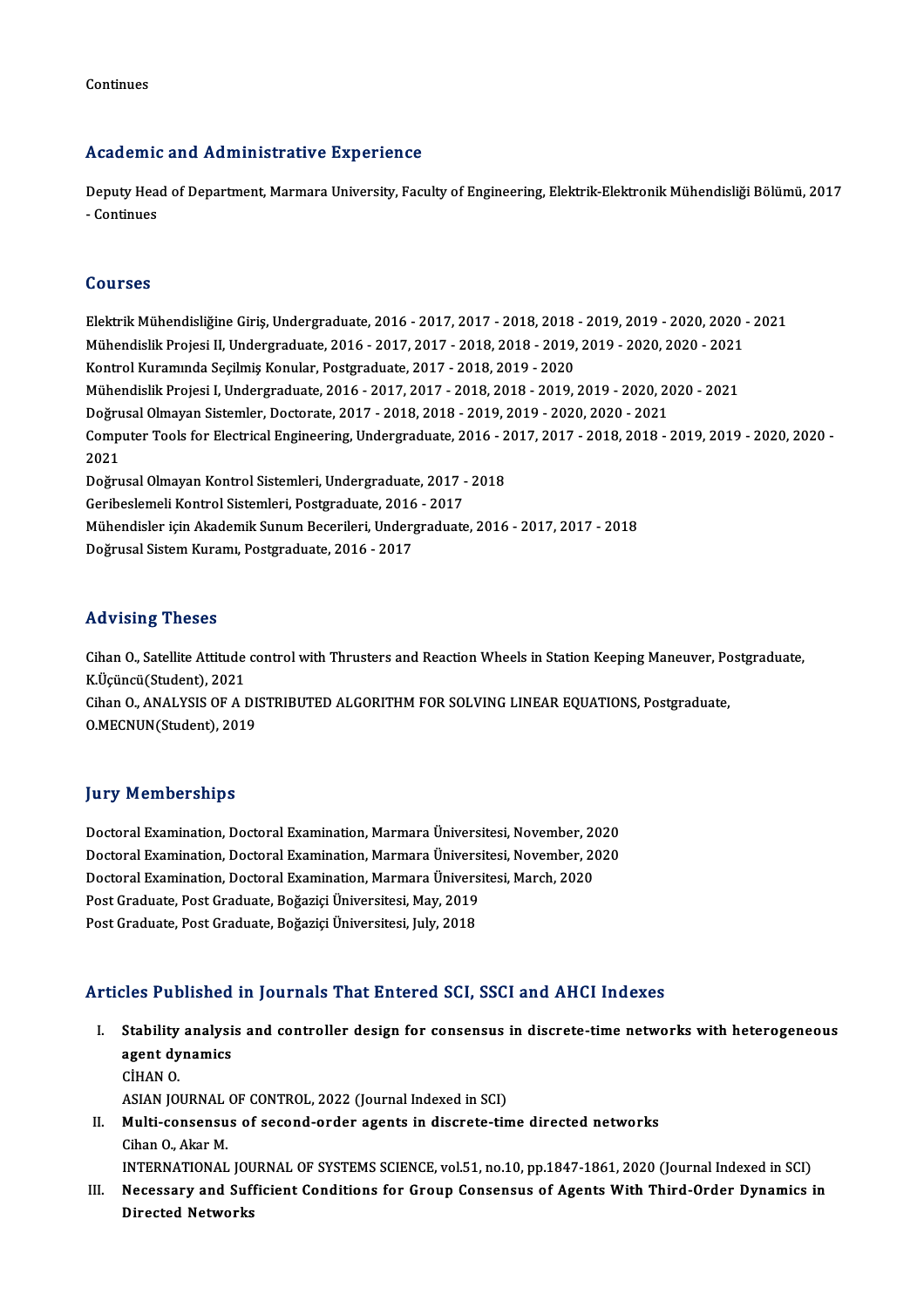CİHANO.,AkarM. CİHAN O., Akar M.<br>JOURNAL OF DYNAMIC SYSTEMS MEASUREMENT AND CONTROL-TRANSACTIONS OF THE ASME, vol.142, no.4,<br>2020 (Journal Indoved in SCD) CİHAN O., Akar M.<br>JOURNAL OF DYNAMIC SYSTEM<br>2020 (Journal Indexed in SCI)<br>TOPOLOCY DESICN EOR CR JOURNAL OF DYNAMIC SYSTEMS MEASUREMENT AND CONTROL-TRANSACTIONS OF THE ASI<br>2020 (Journal Indexed in SCI)<br>IV. TOPOLOGY DESIGN FOR GROUP CONSENSUS IN DIRECTED MULTI-AGENT SYSTEMS<br>CUANO

## 2020 (Jou<br>TOPOLO<br>CİHAN O.<br>KVPEPNE TOPOLOGY DESIGN FOR GROUP CONSENSUS IN DIRECTED MUL'<br>CİHAN O.<br>KYBERNETIKA, vol.56, no.3, pp.578-597, 2020 (Journal Indexed in SCI)<br>Fastast randam walk an a nath

- CIHAN 0.<br>KYBERNETIKA, vol.56, no.3, pp.578<br>V. Fastest random walk on a path<br>CUAN O. AKAP M KYBERNETIKA, vol.<br>Fastest random v<br>CİHAN O., AKAR M.<br>INTERNATIONAL IG Fastest random walk on a path<br>CİHAN O., AKAR M.<br>INTERNATIONAL JOURNAL OF SYSTEMS SCIENCE, vol.50, no.1, pp.1-7, 2019 (Journal Indexed in SCI)<br>Analysis of distributed sonsonsus protosols with multi-squilibria under time del CIHAN O., AKAR M.<br>INTERNATIONAL JOURNAL OF SYSTEMS SCIENCE, vol.50, no.1, pp.1-7, 2019 (Journal Indexed ir<br>VI. Analysis of distributed consensus protocols with multi-equilibria under time-delays
- INTERNATIONAL JOURNAL OF :<br>Analysis of distributed cons<br>Erkan O. F. , CİHAN O., AKAR M.<br>JOUPNAL OF THE ERANKLIN IN JOURNAL OF THE FRANKLIN INSTITUTE-ENGINEERING AND APPLIED MATHEMATICS, vol.355, no.1, pp.332-360,<br>2018 (Journal Indexed in SCI) Erkan O.F., CİHAN O., AKAR M. JOURNAL OF THE FRANKLIN INSTITUTE-ENGINEERING AND APPLIED MATHEMATICS, vol.355, no.1, p<br>2018 (Journal Indexed in SCI)<br>VII. Fastest Mixing Reversible Markov Chains on Graphs With Degree Proportional Stationary<br>Distributions
- 2018 (Journal I)<br>Fastest Mixing<br>Distributions<br>Giban Q. Altan N **Fastest Mixing<br>Distributions<br>Cihan O., Akar M.<br>IEEE TPANSACTI** Distributions<br>Cihan O., Akar M.<br>IEEE TRANSACTIONS ON AUTOMATIC CONTROL, vol.60, no.1, pp.227-232, 2015 (Journal Indexed in SCI)

## Cihan O., Akar M.<br>IEEE TRANSACTIONS ON AUTOMATIC CONTROL, vol.60, no.1, pp.227-232, 2015 (Journal Indexed in SCI)<br>VIII. Effect of nonuniform varying delay on the rate of convergence in averaging-based consensus<br>Cihan O. Ak **IEEE TRANSACTI**<br>**Effect of nonun<br>Cihan O., Akar M.<br>TUDVISH JOUDN** Effect of nonuniform varying delay on the rate of convergence in averaging-based consensus<br>Cihan O., Akar M.<br>TURKISH JOURNAL OF ELECTRICAL ENGINEERING AND COMPUTER SCIENCES, vol.23, no.4, pp.1069-1080, 2015<br>(Jaunnal Indove

Cihan O., Akar M.<br>TURKISH JOURNAL OF EI<br>(Journal Indexed in SCI)

# Articles Published in Other Journals

I. Çok Etmenli Sistemlerde Bir Dağıtık DenklemÇözümAlgoritmasının Yakınsama Hızı En İyilemesi City<br>Cok Etn<br>Cihan O. Cok Etmenli Sistemlerde Bir Dağıtık Denklem Çözüm Algoritmasının Yakınsama Hızı En İyilemesi<br>Cihan O.<br>European Journal of Science and Technology, no.26, pp.262-269, 2021 (Refereed Journals of Other Institutions)<br>Control Al

Cihan 0.<br>European Journal of Science and Technology, no.26, pp.262-269, 2021 (Refereed Journals of Other Institution<br>II. Control Allocation of a GEO Satellite for Station-Keeping and Momentum Management by Using<br>Thrusters European Journal of Science and Teo<br>Control Allocation of a GEO Sate<br>Thrusters and Reaction Wheels<br>Ugingi Emri K. Giban O **Control Allocation of Allocation of State**<br>Thrusters and Reaction<br>Uçüncü Emri K., Cihan O.<br>European Journal of Scie Thrusters and Reaction Wheels<br>Üçüncü Emri K., Cihan O.<br>European Journal of Science and Technology, no.26, pp.374-382, 2021 (Refereed Journals of Other Institutions) Üçüncü Emri K., Cihan O.<br>European Journal of Science and Technology, no.26, pp.374-382, 2021 (Re<br>III. Yol Aydınlatma Probleminin Çok Etmenli Ağlarda Dağıtık Çözümü<br>Gihan O.

Europea<br>Yol Ayd<br>Cihan O.<br>Distribut

Yol Aydınlatma Probleminin Çok Etmenli Ağlarda Dağıtık Çözümü<br>Cihan O.<br>Distributed Solution of Road Lighting Problem Over Multi-Agent Networks, vol.3, no.2, pp.89-98, 2020<br>(International Pefereed University Jeurnal) Cihan O.<br>Distributed Solution of Road Lighting Proble<br>(International Refereed University Journal)

# (International Refereed University Journal)<br>Refereed Congress / Symposium Publications in Proceedings

efereed Congress / Symposium Publications in Proceedings<br>I. Control Allocation of a GEO Satellite For Station-Keeping and Momentum Management by Using<br>Thuystars and Basstion Whools The Control Allocation of a GEO Sate<br>Thrusters and Reaction Wheels<br>Weingi Emri K. Ghan O **Control Allocation of Allocation of Strate**<br>Thrusters and Reaction<br>Uçüncü Emri K., Cihan O.<br>2nd International Congre

Thrusters and Reaction Wheels<br>Üçüncü Emri K., Cihan O.<br>3rd International Congress on Human-Computer Interaction, Optimization and Robotic Applications, 11 - 13 June<br>2021, pp.78 Üçüncü Emri<br>3rd Internati<br>2021, pp.78<br>Cek Etmenl I . 3rd International Congress on Human-Computer Interaction, Optimization and Robotic Applications, 11 - 13 J<br>2021, pp.78<br>II. Cok Etmenli Sistemlerde Bir Dağıtık Denklem Çözüm Algoritmasının Yakınsama Hızı En İyilemesi<br>Ci

2021, pp<br>**Çok Etn**<br>Cihan O.<br><sup>2nd Intol</sub></sup> Cok Etmenli Sistemlerde Bir Dağıtık Denklem Çözüm Algoritmasının Yakınsama Hızı En İyilemesi<br>Cihan O.<br>3rd International Congress on Human-Computer Interaction, Optimization and Robotic Applications, 11 - 13 June<br>2021 pp.77

Cihan O.<br>3rd International Congress on Human-Computer Interaction, Optimization and Robotic Applications, 11 - 13 June<br>2021, pp.77 3rd International Congress on Human-Computer Interaction, Optimization and Robotic App.<br>2021, pp.77<br>III. Rapid Solution of Linear Equations with Distributed Algorithms over Networks<br>CiuAN O

2021, pp.<br><mark>Rapid S</mark>o<br>CİHAN O.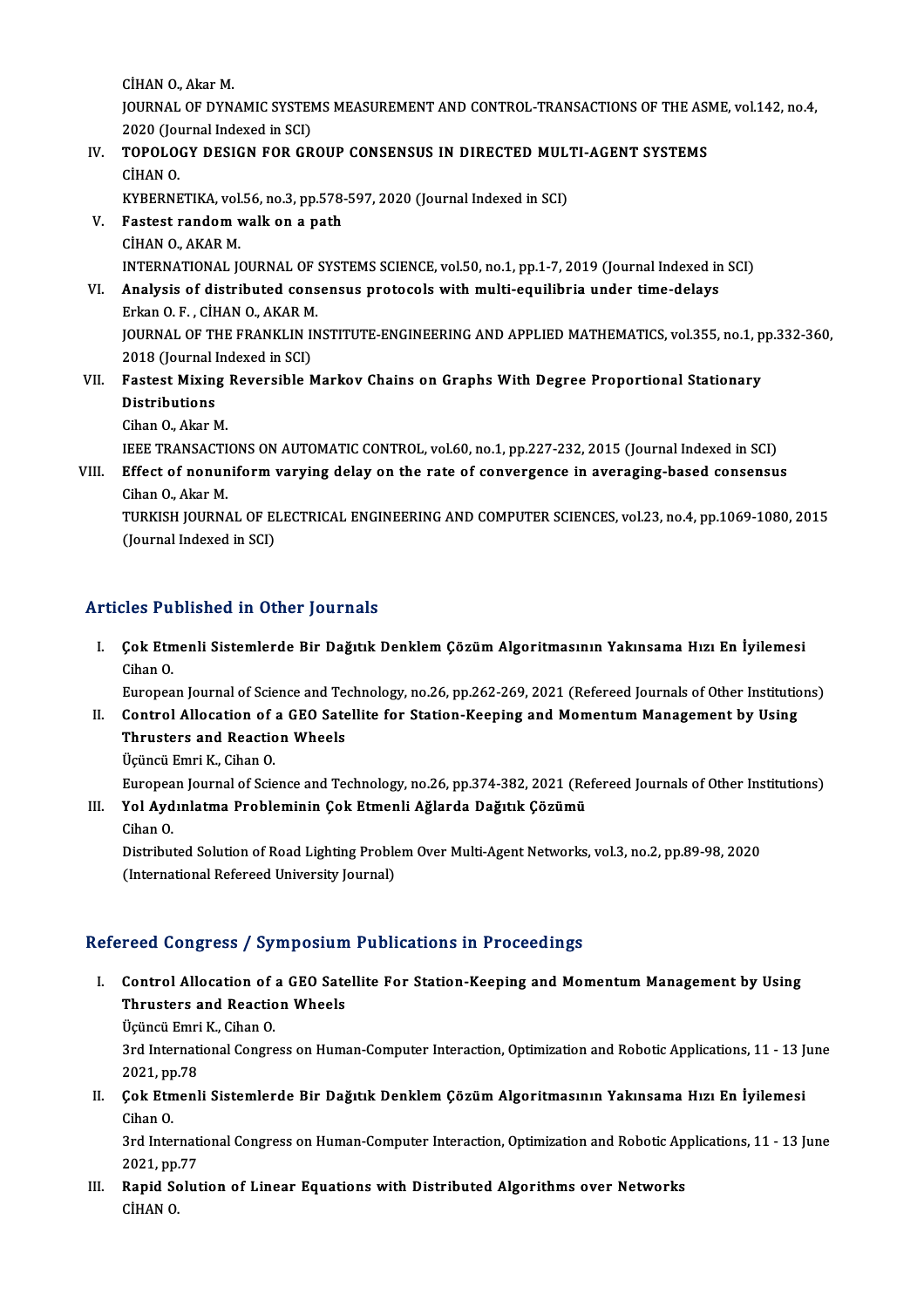19th IFAC International Conference on International Stability, Technology and Culture TECIS 2019, Sozopol,<br>Rulgaria 26, 28 Sontamber 2019 19th IFAC International Conferenc<br>Bulgaria, 26 - 28 September 2019<br>Bin Trafik Až: Broblominin Sün 19th IFAC International Conference on International Stability, Technology and Culture TECIS 2<br>Bulgaria, 26 - 28 September 2019<br>IV. Bir Trafik Ağı Probleminin Sürekli-Zamanlı Dağıtık Algoritma Kullanılarak Çözümü

Bulgaria, 26 - 28 Se<br>Bir Trafik Ağı Pro<br>ÇİFTÇİ O., CİHAN O.<br>21 Otematik Kentra Bir Trafik Ağı Probleminin Sürekli-Zamanlı Dağıtık Algoritma Kullanılaral<br>ÇİFTÇİ O., CİHAN O.<br>21. Otomatik Kontrol Ulusal Toplantısı TOK 2019, Turkey, 11 - 14 September 2019<br>Saln Sürüsü Ontimizasyon Algoritması ile Yüksek

ÇİFTÇİ O., CİHAN O.<br>21. Otomatik Kontrol Ulusal Toplantısı TOK 2019, Turkey, 11 - 14 September 2019<br>V. Salp Sürüsü Optimizasyon Algoritması ile Yüksek Dereceli Oydaşımda Parametre Optimizasyonu<br>CİHAN O. ERKAN Ö. E 21. Otomatik Kontrol Ulusal Toplantısı TOK 2019, Turkey, 11 - 14 September 2019<br>Salp Sürüsü Optimizasyon Algoritması ile Yüksek Dereceli Oydaşımda Paı<br>CİHAN O., ERKAN Ö. F.<br>21. Otomatik Kontrol Ulusal Toplantısı TOK 2019, Salp Sürüsü Optimizasyon Algoritması ile Yüksek Dereceli Oydaşımda Par<br>CİHAN O., ERKAN Ö. F.<br>21. Otomatik Kontrol Ulusal Toplantısı TOK 2019, Turkey, 11 - 14 September 2019<br>Medalling and Coordination of a Surarm of Quadret

## CIHAN O., ERKAN Ö. F.<br>21. Otomatik Kontrol Ulusal Toplantısı TOK 2019, Turkey, 11 - 14 September 2019<br>VI. Modelling and Coordination of a Swarm of Quadrotors Using Lagrange Dynamics and Potential<br>Functions 21. Otomati<br>Modelling<br>Functions<br>HALCLR C Modelling and Coordinat<br>Functions<br>HALCI B., GAZİ V., CİHAN O.<br>24th IEEE International Con

Functions<br>HALCI B., GAZİ V., CİHAN O.<br>24th IEEE International Conference on Emerging Technologies and Factory Automation ETFA 2019, Zaragoza, HALCI B., GAZİ V., CİHAN O.<br>24th IEEE International Conference or<br>Spain, Spain, 10 - 13 September 2019<br>Cluster Consensus in Dinested Ne 24th IEEE International Conference on Emerging Technologies and Factory Automation ETFA 2019,<br>Spain, Spain, 10 - 13 September 2019<br>VII. Cluster Consensus in Directed Networks with m-th Order Discrete-time Agent Dynamics<br>CU

Spain, Spain, 10 - 1:<br>Cluster Consensu<br>CİHAN O., AKAR M.<br>10th Vale Workshe Cluster Consensus in Directed Networks with m-th Order Discrete-time Agent<br>CIHAN O., AKAR M.<br>19th Yale Workshop on Adaptive and Learning Systems, 10 - 12 June 2019, pp.131-138<br>Analysis of Sesand Order Cluster Consensus for

19th Yale Workshop on Adaptive and Learning Systems, 10 - 12 June 2019, pp.131-138

## CİHAN O., AKAR M.<br>19th Yale Workshop on Adaptive and Learning Systems, 10 - 12 June 2019, pp.131-138<br>VIII. Analysis of Second Order Cluster Consensus for Directed Networks with Time Delay<br>CİHAN O.. Akar M.

7th IFAC Symposium on System Structure and Control (SSSC) jointly held with the 15th IFAC Workshop on Time CİHAN O., Akar M.<br>7th IFAC Symposium on System Structure and Control (SSSC) jointly held with t<br>Delay Systems (TDS), Sinaia, Romania, 9 - 11 September 2019, vol.52, pp.31-36<br>Distributed Logalization in Winaless Sanson Natw 7th IFAC Symposium on System Structure and Control (SSSC)<br>Delay Systems (TDS), Sinaia, Romania, 9 - 11 September 2019<br>IX. Distributed Localization in Wireless Sensor Networks<br>Ciban O Delay Sy<br>Distribu<br>Cihan O.<br>Internati

- 
- 

Distributed Localization in Wireless Sensor Networks<br>Cihan O.<br>International Conference on Engineering Technology and Applied Sciences, Skopje, Macedonia, 17 - 21 July 2018,<br>nn 199,192 Cihan O.<br>Internationa<br>pp.189-192<br>Vēnlū Bilgi International Conference on Engineering Technology and Applied Sciences, Skopje, Mac<br>pp.189-192<br>X. Yönlü Bilgi Değişimine Sahip Çok Etmenli Ağlarda Dağıtık Kapsama Denetimi<br>CUAN O. ERKANÖ E. AKAR M

pp.189-192<br>X. Yönlü Bilgi Değişimine Sahip Çok Etmenli Ağlarda Dağıtık Kapsama Denetimi<br>CİHAN O., ERKAN Ö. F. , AKAR M.

OTOMATİKKONTROL TÜRKMİLLÎKOMİTESİULUSAL TOPLANTISI (TOK2017),Turkey,21 -23 September 2017

XI. Ağırlıklandırma Yöntemlerinin Doğrusal Denklemlerin Çözümü için Kullanılan Dağıtık bir OTOMATİK KONTROL TÜRK MİLLÎ KOMİTE<br>Ağırlıklandırma Yöntemlerinin Doğru:<br>Algoritmanın Yakınsama Hızına Etkisi<br>DUBU O.M. CİHAN O. Ağırlıklandırma Yön<br>Algoritmanın Yakıns<br>DURU O. M. , CİHAN O.<br>OTOMATİK KONTROL DURU O. M. , CİHAN O.<br>OTOMATİK KONTROL TÜRK MİLLÎ KOMİTESİ ULUSAL TOPLANTISI (TOK 2017), Turkey, 21 - 23 September 2017 DURU 0. M. , CİHAN 0.<br>OTOMATİK KONTROL TÜRK MİLLÎ KOMİTESİ ULUSAL TOPLANTISI (TOK 20<br>XII. Distributed Consensus with Multi-Equilibria in Directed Networks<br>Erkan O. E. CİHAN O. AKAR M

## OTOMATİK KONTROL TÜRK Mİ<br>Distributed Consensus with<br>Erkan O. F. , CİHAN O., AKAR M.<br>American Centrel Conference ( Erkan O. F. , CİHAN O., AKAR M.<br>American Control Conference (ACC), Washington, United States Of America, 24 - 26 May 2017, pp.4681-4685 Erkan O. F. , CİHAN O., AKAR M.<br>American Control Conference (ACC), Washington, United States Of America, 24 - 26 May 2017, pp.46<br>XIII. Distributed Sensor Calibration with Minimum Connections in Wireless Sensor Networks<br>CUA

## American Control Conference<br>Distributed Sensor Calibrati<br>CİHAN O., Erkan O. F. , AKAR M.<br>25th Signal Brassssing and Com CİHAN O., Erkan O. F. , AKAR M.<br>25th Signal Processing and Communications Applications Conference (SIU), Antalya, Turkey, 15 - 18 May 2017

### CİHAN O., Erkan O. F. , AKAR M.<br>25th Signal Processing and Communications Applications Conference (SIU), Antalya, Tur<br>XIV. Telsiz Algılayıcı Ağlarında Minimum Bağlantılı Dağıtık Algılayıcı Kalibrasyonu<br>CİHAN O. ERKAN Ö 25th Signal Processing and Comr<br>Telsiz Algılayıcı Ağlarında Mi<br>CİHAN O., ERKAN Ö. F. , AKAR M.<br>25th Signal Processing and Comr Telsiz Algılayıcı Ağlarında Minimum Bağlantılı Dağıtık Algılayıcı Kalibrasyonu<br>CİHAN O., ERKAN Ö. F. , AKAR M.<br>25th Signal Processing and Communications Applications Conference SIU 2017, Antalya, Turkey, Turkey, 15 - 18<br>Ma CİHAN O., I<br>25th Signa<br>May 2017<br>Miving Bo

## 25th Signal Processing and Communications Applications Conference SIU 2017, Antalya, Turkey, Turkey, 15<br>May 2017<br>XV. Mixing Rate Optimization of Markov Chains with Degree Proportional Stationary Distributions<br>Giban O May 201<br>**Mixing**<br>Cihan O.<br>17th Vol. Mixing Rate Optimization of Markov Chains with Degree Proportional Stationary Distributions<br>Cihan O.<br>17th Yale Workshop on Adaptive and Learning Systems, Connecticut, United States Of America, 24 - 26 June 2015,<br>nn 115 110

Cihan 0.<br>17th Yale Workshop on Adaptive and Learning Systems, Connecticut, United States Of America, 24 - 26 June 2015,<br>pp.115-119 17th Yale Workshop on Adaptive and Learning Systems, Connecticut, United States Of America, 2<br>pp.115-119<br>XVI. Dereceyle oransal duragan dağılıma sahip en hızlı karışan tersinir Markov zincirleri

## pp.115-119<br>Dereceyle oransa<br>CİHAN O., AKAR M.<br>Otamatik Kantral II Dereceyle oransal duragan dağılıma sahip en hızlı karışan tersini<br>CİHAN O., AKAR M.<br>Otomatik Kontrol Ulusal Toplantısı 2014, Turkey, 11 - 13 September 2014<br>Have sıcaklığının ve have elevlerinin perakanda saktöründe satısl

Otomatik Kontrol Ulusal Toplantısı 2014, Turkey, 11 - 13 September 2014

# CİHAN O., AKAR M.<br>Otomatik Kontrol Ulusal Toplantısı 2014, Turkey, 11 - 13 September 2014<br>XVII. Hava sıcaklığının ve hava olaylarının perakende sektöründe satışlara etkisi Migros Ticaret A Ş<br>uygulaması

CİHANO.,KADIOĞLUA.,ÖZTÜRKI.,ÜMMETOĞLUS.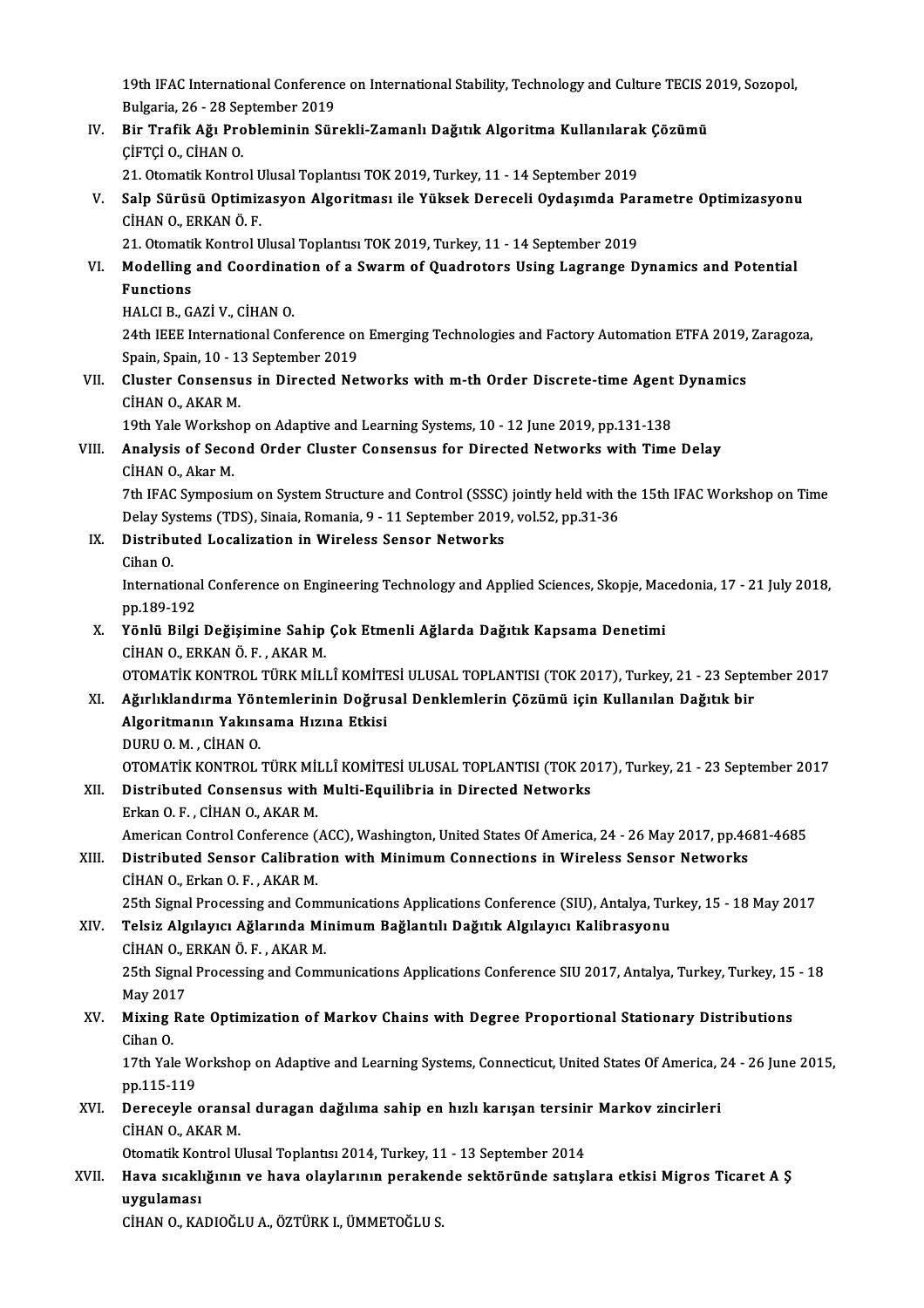Yöneylem Araştırması ve Endüstri Mühendisliği 34. Ulusal Kongresi, Turkey, 25 - 27 June 2014<br>On the effect of nan uniform transmission delays in distributed sensensus Bir önnel

### Yöneylem Araştırması ve Endüstri Mühendisliği 34. Ulusal Kongresi, Turkey, 25 - 27 June 2014<br>XVIII. On the effect of non-uniform transmission delays in distributed consensus Bir örnek olmayan iletim Yöneylem Araştırması ve Endüstri Mühendi<br>On the effect of non-uniform transmis:<br>gecikmesinin dağitik onaylaşima etkisi<br>Giban O. Alm M On the effect of<br>gecikmesinin da<br>Cihan O., Akar M.<br>19th IEEE Signal. gecikmesinin dağitik onaylaşima etkisi<br>Cihan O., Akar M.<br>18th IEEE Signal Processing and Communications Applications Conference, SIU 2010, Diyarbakır, Turkey, 22 - 24 Cihan O., Akar M.<br>18th IEEE Signal Proc<br>April 2010, pp.29-32<br>Ilingosi Dežisen Až 18th IEEE Signal Processing and Communications Applications Conference, SIU 2010, Diyarbakır, Turkey<br>April 2010, pp.29-32<br>XIX. İlingesi Değişen Ağlarda Ortalama Tabanlı Dağıtık Eşzamanlama ve Sürekli Zamanda Analizi<br>CİHAN April 2010, pp.29-3<br>İlingesi Değişen<br>CİHAN O., AKAR M.<br>Otomatik Kontrol II İlingesi Değişen Ağlarda Ortalama Tabanlı Dağıtık Eşzamanlama v<br>CİHAN O., AKAR M.<br>Otomatik Kontrol Ulusal Toplantısı 2010, Turkey, 21 - 23 September 2010<br>Effect of Bounded Delay on Convergence Speed of Distributed Co CİHAN O., AKAR M.<br>Otomatik Kontrol Ulusal Toplantısı 2010, Turkey, 21 - 23 September 2010<br>XX. Effect of Bounded Delay on Convergence Speed of Distributed Consensus Algorithms Otomatik Kontrol Ulusal Toplantısı 2010, Turkey, 21 - 23 September 2010

## IEEE International Conference on Control and Automation, Christchurch, New Zealand, 9 - 11 December 2009, pp.909-913 Cihan O., Akar M.

### Supported Projects

Supported Projects<br>Akar M., Cihan O., TUBITAK Project, Yüksek Dereceli Sistemler İçin Takım Onaylaşım Algoritmalarının Geliştirilmesi, 2018<br>2021 oupp<br>Akar M<br>- 2021<br>Ghan G Akar M., Cihan O., TUBITAK Project, Yüksek Dereceli Sistemler İçin Takım Onaylaşım Algoritmalarının Geliş<br>- 2021<br>Cihan O., TUBITAK Project, ÇOK ETMENLİ AĞLARDA DOĞRUSAL DENKLEMLERİN ÇÖZÜMÜ İÇİN DAĞITIK<br>ALCORITMALAR 2018, 2

- 2021<br>Cihan O., TUBITAK Project, ÇOK<br>ALGORİTMALAR, 2018 - 2021<br>Akar M. TUBITAK Project, Tels Cihan O., TUBITAK Project, ÇOK ETMENLİ AĞLARDA DOĞRUSAL DENKLEMLERİN ÇÖZÜMÜ İÇİN DAĞI'<br>ALGORİTMALAR, 2018 - 2021<br>Akar M., TUBITAK Project, Telsiz Algılayıcı Ağlarında Dağıtık Eşzamanlama Algoritmaları, 2008 - 2010

Akar M., TUBITAK Project, Telsiz Algılayıcı Ağlarında Dağıtık Eşzamanlama Algoritmaları, 2008 - 2010<br>Memberships / Tasks in Scientific Organizations

Otomatik Kontrol Türk Milli Komites, Member, 2017 - Continues, Turkey

### **Scientific Refereeing**

Scientific Refereeing<br>PROCEEDINGS OF THE INSTITUTION OF MECHANICAL ENGINEERS PART I-JOURNAL OF SYSTEMS AND CONTROL<br>ENGINEERING Journal Indoved in SCLE November 2020 BECOMMINE NETERESTING<br>PROCEEDINGS OF THE INSTITUTION OF MECHANICAL EN<br>ENGINEERING, Journal Indexed in SCI-E, November 2020<br>JEEE TRANSACTIONS ON SIGNAL AND INFORMATION PRO PROCEEDINGS OF THE INSTITUTION OF MECHANICAL ENGINEERS PART I-JOURNAL OF SYSTEMS AND CONTRO<br>ENGINEERING, Journal Indexed in SCI-E, November 2020<br>IEEE TRANSACTIONS ON SIGNAL AND INFORMATION PROCESSING OVER NETWORKS, Journal

ENGINEERING, Journal Indexed in SCI-E, November 2020<br>IEEE TRANSACTIONS ON SIGNAL AND INFORMATION PROCESSING OVER NETWORKS, Journal Indexed in SCI-E,<br>November 2019<br>IEEE TRANSACTIONS ON SIGNAL AND INFORMATION PROCESSING OVER IEEE TRANSACTIONS ON SIGNAL AND INFORMATION PROCESSING OVER NETWORKS, Journal Indexed in SCI-E,

JOURNAL OF THE FRANKLIN INSTITUTE-ENGINEERING AND APPLIED MATHEMATICS, SCI Journal, December 2018 IEEE TRANSACTIONS ON SIGNAL AND INFORMATION PROCESSING OVER NET<br>JOURNAL OF THE FRANKLIN INSTITUTE-ENGINEERING AND APPLIED MATHE<br>IEEE TRANSACTIONS ON AUTOMATIC CONTROL, SCI Journal, December 2018<br>JOURNAL OF THE ERANKLIN INS JOURNAL OF THE FRANKLIN INSTITUTE-ENGINEERING AND APPLIED MATHEMATICS, SCI Journal, December 2018<br>IEEE TRANSACTIONS ON AUTOMATIC CONTROL, SCI Journal, December 2018<br>JOURNAL OF THE FRANKLIN INSTITUTE-ENGINEERING AND APPLIED

IEEE <mark>1</mark><br>JOURN<br>2018 JOURNAL OF THE FRANKLIN INSTITU<br>2018<br>AUTOMATICA, SCI Journal, June 2018<br>JOURNAL OF THE ERANKLIN INSTITU

AUTOMATICA, SCI Journal, June 2018

2018<br>AUTOMATICA, SCI Journal, June 2018<br>JOURNAL OF THE FRANKLIN INSTITUTE-ENGINEERING AND APPLIED MATHEMATICS, Journal Indexed in SCI-E, May<br>2018 JOURNAL OF THE FRANKLIN INSTITUTE-ENGINEERING AND APPLIED M<br>2018<br>IEEE TRANSACTIONS ON AUTOMATIC CONTROL, SCI Journal, April 2018<br>JOURNAL OF THE ERANKLIN INSTITUTE ENCINEERING AND APPLIED M

JOURNAL OF THE FRANKLIN INSTITUTE-ENGINEERING AND APPLIED MATHEMATICS, Journal Indexed in SCI-E, April<br>2018 IEEE <mark>1</mark><br>JOURN<br>2018<br>IEEE 1 JOURNAL OF THE FRANKLIN INSTITUTE-ENGINEERING AND APPLIED M<br>2018<br>IEEE TRANSACTIONS ON AUTOMATIC CONTROL, SCI Journal, April 2018<br>JOURNAL OF THE ERANKLIN INSTITUTE ENCINEERING AND APPLIED M

JOURNAL OF THE FRANKLIN INSTITUTE-ENGINEERING AND APPLIED MATHEMATICS, Journal Indexed in SCI-E,<br>February 2018 **IEEE TRANSACT<br>JOURNAL OF TH<br>February 2018**<br>AUTOMATICA S

AUTOMATICA, SCI Journal, January 2018

IEEE TRANSACTIONS ON AUTOMATIC CONTROL, SCI Journal, January 2018